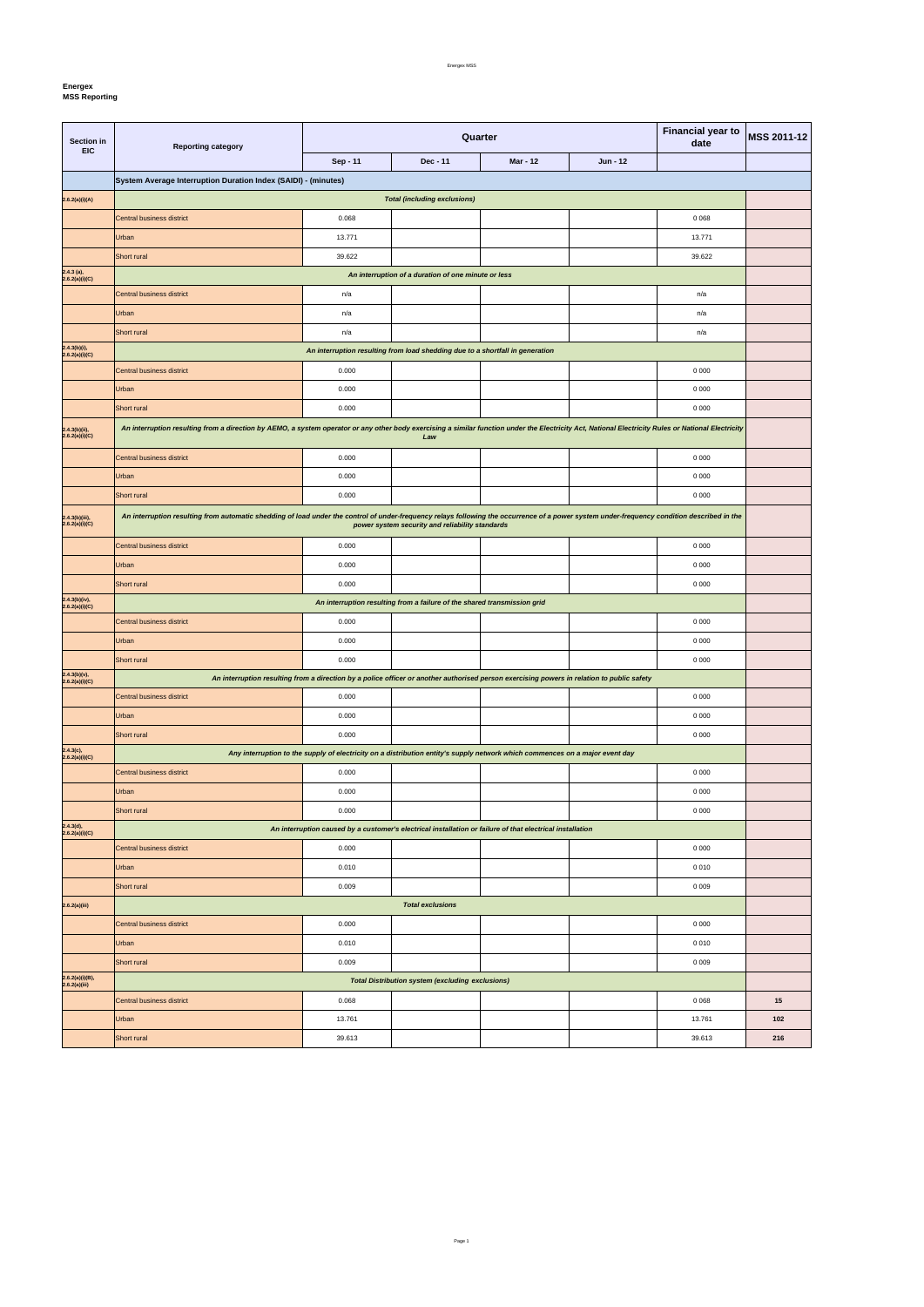|                                  | Short rural | 0.342 |  | 0342  | 2.42 |
|----------------------------------|-------------|-------|--|-------|------|
| 2.6.2(a)(i)(B),<br>2.6.2(a)(iii) | Urban       | 0.167 |  | 0.167 | 1.22 |
|                                  |             |       |  |       |      |

|                                     |                                                                                                                                                                                                                                                | <b>Financial year to</b><br>Quarter<br>date |                                                                                                                                            |                 | MSS 2011-12 |         |      |
|-------------------------------------|------------------------------------------------------------------------------------------------------------------------------------------------------------------------------------------------------------------------------------------------|---------------------------------------------|--------------------------------------------------------------------------------------------------------------------------------------------|-----------------|-------------|---------|------|
| Section in<br><b>EIC</b>            | <b>Reporting category</b>                                                                                                                                                                                                                      | Sep - 11                                    | Dec - 11                                                                                                                                   | <b>Mar - 12</b> | Jun - 12    |         |      |
|                                     | System Average Interruption Frequency Index (SAIFI) - (number)                                                                                                                                                                                 |                                             |                                                                                                                                            |                 |             |         |      |
|                                     | <b>Total (including exclusions)</b>                                                                                                                                                                                                            |                                             |                                                                                                                                            |                 |             |         |      |
| 2.6.2(a)(i)(A),                     | Central business district                                                                                                                                                                                                                      | 0.001                                       |                                                                                                                                            |                 |             | 0 0 0 1 |      |
| 2.6.2(a)(iii)                       | Urban                                                                                                                                                                                                                                          | 0.168                                       |                                                                                                                                            |                 |             | 0.168   |      |
|                                     | <b>Short rural</b>                                                                                                                                                                                                                             | 0.342                                       |                                                                                                                                            |                 |             | 0 3 4 2 |      |
|                                     | An interruption of a duration of one minute or less                                                                                                                                                                                            |                                             |                                                                                                                                            |                 |             |         |      |
| $2.4.3$ (a),                        | Central business district                                                                                                                                                                                                                      | n/a                                         |                                                                                                                                            |                 |             | n/a     |      |
| 2.6.2(a)(i)(C)                      | Urban                                                                                                                                                                                                                                          | n/a                                         |                                                                                                                                            |                 |             | n/a     |      |
|                                     | Short rural                                                                                                                                                                                                                                    | n/a                                         |                                                                                                                                            |                 |             | n/a     |      |
|                                     |                                                                                                                                                                                                                                                |                                             | An interruption resulting from load shedding due to a shortfall in generation                                                              |                 |             |         |      |
| $2.4.3(b)(i)$ ,                     | Central business district                                                                                                                                                                                                                      | 0.000                                       |                                                                                                                                            |                 |             | 0 0 0 0 |      |
| 2.6.2(a)(i)(C)                      | Urban                                                                                                                                                                                                                                          | 0.000                                       |                                                                                                                                            |                 |             | 0 0 0 0 |      |
|                                     | Short rural                                                                                                                                                                                                                                    | 0.000                                       |                                                                                                                                            |                 |             | 0 0 0 0 |      |
|                                     | An interruption resulting from a direction by AEMO, a system operator or any other body exercising a similar function under the Electricity Act, National Electricity Rules or National Electricity                                            |                                             | Law                                                                                                                                        |                 |             |         |      |
|                                     |                                                                                                                                                                                                                                                |                                             |                                                                                                                                            |                 |             |         |      |
| $2.4.3(b)(ii)$ ,<br>2.6.2(a)(i)(C)  | Central business district                                                                                                                                                                                                                      | 0.000                                       |                                                                                                                                            |                 |             | 0 0 0 0 |      |
|                                     | Urban                                                                                                                                                                                                                                          | 0.000                                       |                                                                                                                                            |                 |             | 0 0 0 0 |      |
|                                     | Short rural                                                                                                                                                                                                                                    | 0.000                                       |                                                                                                                                            |                 |             | 0 0 0 0 |      |
|                                     | An interruption resulting from automatic shedding of load under the control of under-frequency relays following the occurrence of a power system under-frequency condition described in the<br>power system security and reliability standards |                                             |                                                                                                                                            |                 |             |         |      |
| $2.4.3(b)(iii)$ ,<br>2.6.2(a)(i)(C) | Central business district                                                                                                                                                                                                                      | 0.000                                       |                                                                                                                                            |                 |             | 0 0 0 0 |      |
|                                     | Urban                                                                                                                                                                                                                                          | 0.000                                       |                                                                                                                                            |                 |             | 0 0 0 0 |      |
|                                     | Short rural                                                                                                                                                                                                                                    | 0.000                                       |                                                                                                                                            |                 |             | 0 0 0 0 |      |
|                                     | An interruption resulting from a failure of the shared transmission grid                                                                                                                                                                       |                                             |                                                                                                                                            |                 |             |         |      |
| 2.4.3(b)(iv),                       | Central business district                                                                                                                                                                                                                      | 0.000                                       |                                                                                                                                            |                 |             | 0 0 0 0 |      |
| 2.6.2(a)(i)(C)                      | Urban                                                                                                                                                                                                                                          | 0.000                                       |                                                                                                                                            |                 |             | 0 0 0 0 |      |
|                                     | Short rural                                                                                                                                                                                                                                    | 0.000                                       |                                                                                                                                            |                 |             | 0 0 0 0 |      |
|                                     |                                                                                                                                                                                                                                                |                                             | An interruption resulting from a direction by a police officer or another authorised person exercising powers in relation to public safety |                 |             |         |      |
| 2.4.3(b)(v),                        | Central business district                                                                                                                                                                                                                      | 0.000                                       |                                                                                                                                            |                 |             | 0 0 0 0 |      |
| 2.6.2(a)(i)(C)                      | Urban                                                                                                                                                                                                                                          | 0.000                                       |                                                                                                                                            |                 |             | 0 0 0 0 |      |
|                                     | Short rural                                                                                                                                                                                                                                    | 0.000                                       |                                                                                                                                            |                 |             | 0 0 0 0 |      |
|                                     |                                                                                                                                                                                                                                                |                                             | Any interruption to the supply of electricity on a distribution entity's supply network which commences on a major event day               |                 |             |         |      |
|                                     | Central business district                                                                                                                                                                                                                      | 0.000                                       |                                                                                                                                            |                 |             | 0 0 0 0 |      |
| $2.4.3(c)$ ,<br>2.6.2(a)(i)(C)      | Urban                                                                                                                                                                                                                                          | 0.000                                       |                                                                                                                                            |                 |             | 0 0 0 0 |      |
|                                     | Short rural                                                                                                                                                                                                                                    | 0.000                                       |                                                                                                                                            |                 |             | 0 0 0 0 |      |
|                                     | An interruption caused by a customer's electrical installation or failure of that electrical installation                                                                                                                                      |                                             |                                                                                                                                            |                 |             |         |      |
| 2.4.3(d),                           | Central business district                                                                                                                                                                                                                      | 0.000                                       |                                                                                                                                            |                 |             | 0 0 0 0 |      |
| 2.6.2(a)(i)(C)                      | Urban                                                                                                                                                                                                                                          | 0.000                                       |                                                                                                                                            |                 |             | 0 0 0 0 |      |
|                                     | Short rural                                                                                                                                                                                                                                    | 0.000                                       |                                                                                                                                            |                 |             | 0 0 0 0 |      |
|                                     | <b>Total exclusions</b>                                                                                                                                                                                                                        |                                             |                                                                                                                                            |                 |             |         |      |
|                                     | Central business district                                                                                                                                                                                                                      | 0.000                                       |                                                                                                                                            |                 |             | 0 0 0 0 |      |
| 2.6.2(a)(iii)                       | Urban                                                                                                                                                                                                                                          | 0.000                                       |                                                                                                                                            |                 |             | 0 0 0 0 |      |
|                                     | Short rural                                                                                                                                                                                                                                    | 0.000                                       |                                                                                                                                            |                 |             | 0 0 0 0 |      |
|                                     | <b>Total Distribution System (excluding exclusions)</b>                                                                                                                                                                                        |                                             |                                                                                                                                            |                 |             |         |      |
|                                     | Central business district                                                                                                                                                                                                                      | 0.001                                       |                                                                                                                                            |                 |             | 0 0 0 1 | 0.15 |

| <b>Section in</b> |                                       |      |
|-------------------|---------------------------------------|------|
| <b>EIC</b>        | A description of any major event days | Date |
| 2.6.2(a)(i)(D)    | Nil.                                  |      |

| <b>Section in</b><br><b>EIC</b> | An explanation of reasons for a distribution entity exceeding (where applicable) those minimum service standards and proposals to improve performance | <b>Exceeded MSS</b> |
|---------------------------------|-------------------------------------------------------------------------------------------------------------------------------------------------------|---------------------|
| 2.6.2(a)(i)(E)                  | IN/A                                                                                                                                                  |                     |

Page 2